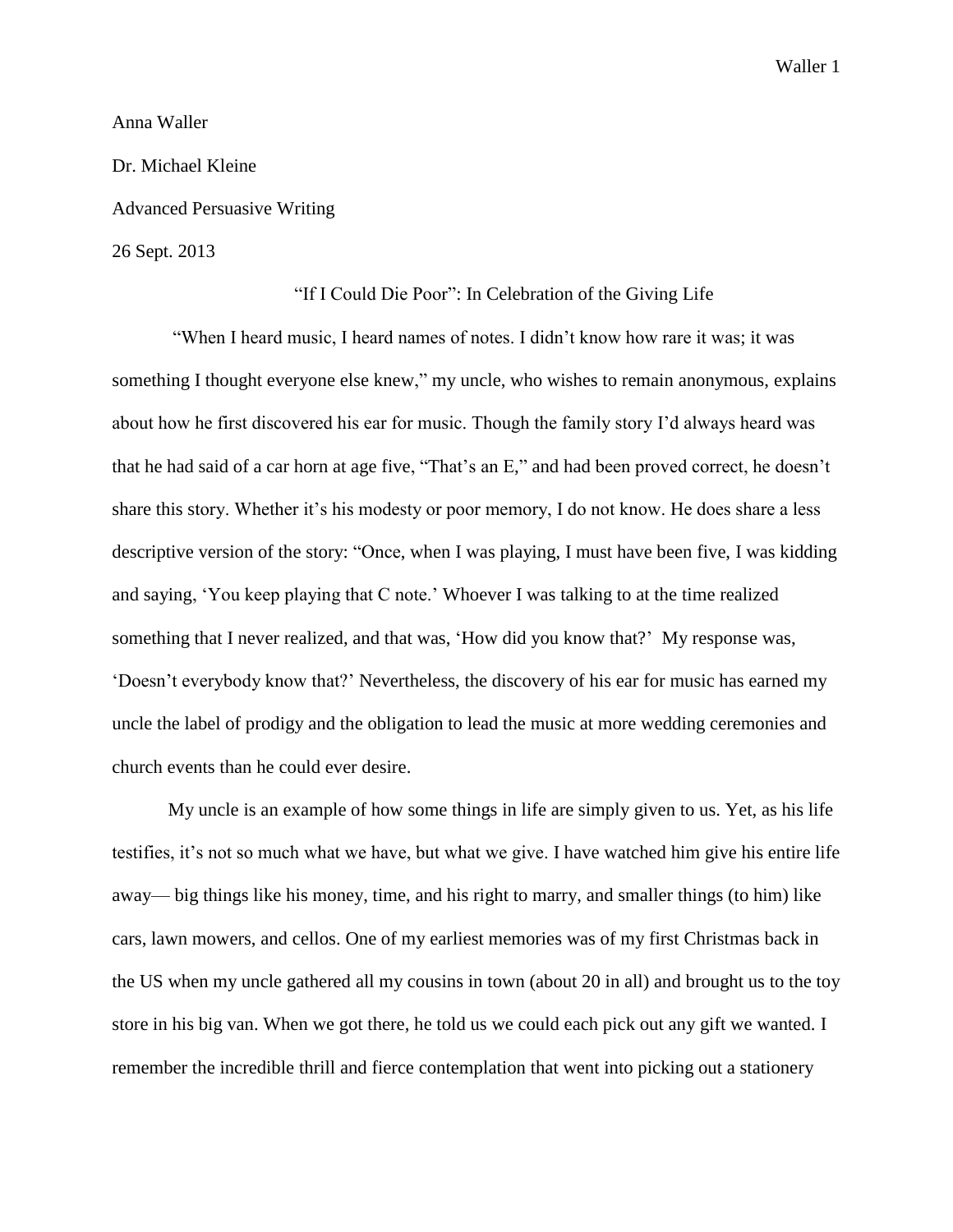set, a gift that would help set a love for writing in my heart, even at age five. Through the years, I have been the recipient many times over of my uncle's generosity, from music lessons to automotive repairs. When asked about giving, he simply says, "If the need is right, and the attitude is right, give it away. Don't calculate it." If his life were a song, this would be the chorus, repeated over and over.

One of the most remarkable gifts my uncle has given away has been music lessons. Though he started giving free lessons as early as his college years, for the last 20 years, his focus has specifically been on giving away music lessons to the kids at his church, Faith Bible Fellowship. So twice a year, in 12-week cycles (12 weeks on/12 weeks off), my uncle teaches roughly 20 students a range of instruments from banjo to dobro to harmonica to violin. A handful of additional teachers (mostly former students) take on others, bringing the total number of students reached each semester up to the mid-thirties. "I reason with them if they can give me 30 minutes a day, five days per week for 12 weeks, then I can teach them a musical talent. I work with each person at their own pace," my uncle explains of the expectations he has for the students.

Though my uncle offers the opportunity to learn music completely free of charge—from the instrument, to the sheet music, his time, and even a \$50 cash prize awarded at the recital to the student who wins the drawing for most consistent practice efforts—it is not without cost to him. Owner of a commercial and residential painting business he started in the mid-'80s, and frequently saddled with more work than he knows what to do with, he leaves work each Monday and Tuesday as early as 2 or 3 p.m. so that he is ready to begin music lessons at 4 p.m. He provides each student with a 20-minute session, though he's often willing to spend more time if needed. He teaches on into the evening, at least until 8 or 9 p.m., without even pause for dinner,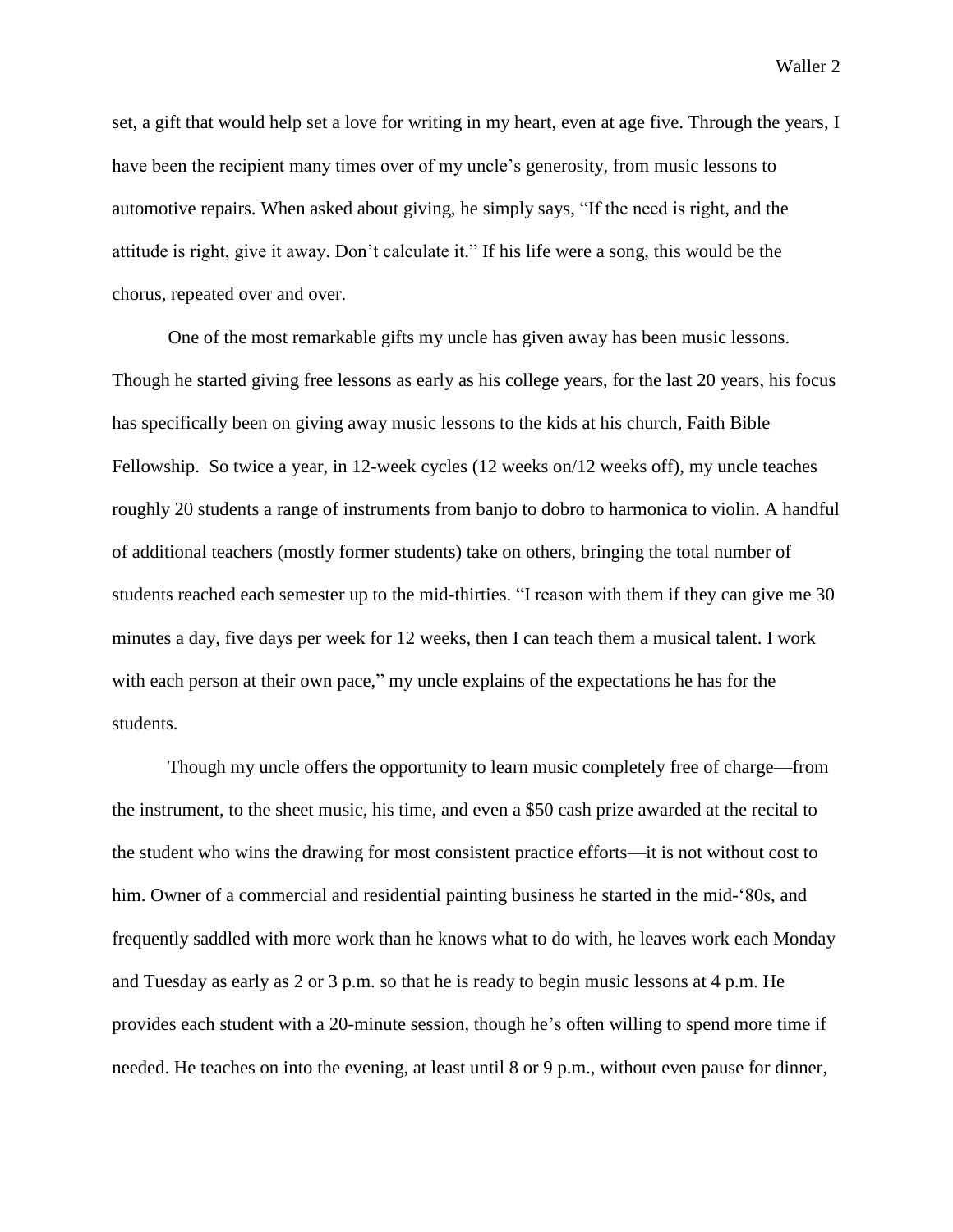unless, as it frequently, though not formally, occurs, a parent or student brings him a warm plate of food, fresh from their own family dinner table. This occurrence is exactly what my uncle means when he quotes the proverb, "If you learn to give, you will never have to borrow."

Perhaps what makes the music lessons so unique is my uncle's philosophy of success and his ability to look past results or reward. "My intent was never to create top notch musicians. I wanted to teach them the skills, I wanted them to find expression, wanted it to be more of an eternal thing. If it [the music lessons] encourages someone, then it's successful." Of his own accord, my uncle brought up the topic of hardship and failure. "The real hardship," he said, "is not doing something for the result. If someone were to write about my life and say, 'What is your position in life?' [they would find] there's nothing in this job that gives me any credential because it's just hearsay. I can't say, 'I'm the chief teacher at so-and-so.' No, there's no title at all. There's no award that can be given, so you have to look past that. Some people do get a title. Some people do it for a job, and that's right and good. But the eternal is best."

My uncle is quick to point out his views on self-sacrifice are nothing he has invented, but something he watched many others model for him, particularly his family. He grew up as the son of a preacher in the Ozark foothills in the 1960s and '70s, the sixth in the lineup of eight kids. Though money was scarce, somehow my grandparents managed to scrape enough together to purchase a piano and pay for lessons for him and his older sister Ruth, the two children that showed the most musical promise. The piano lessons stopped in the sixth grade when the family moved, but he was able to pick them up again while he attended Markhoma Bible Academy, a boarding high-school in Oklahoma, where he immersed himself in music theory and traveled with the choir. My uncle described how his love for music grew when he realized the power that lyrics could hold and the joy of making music in a group setting: "Words added greatly to the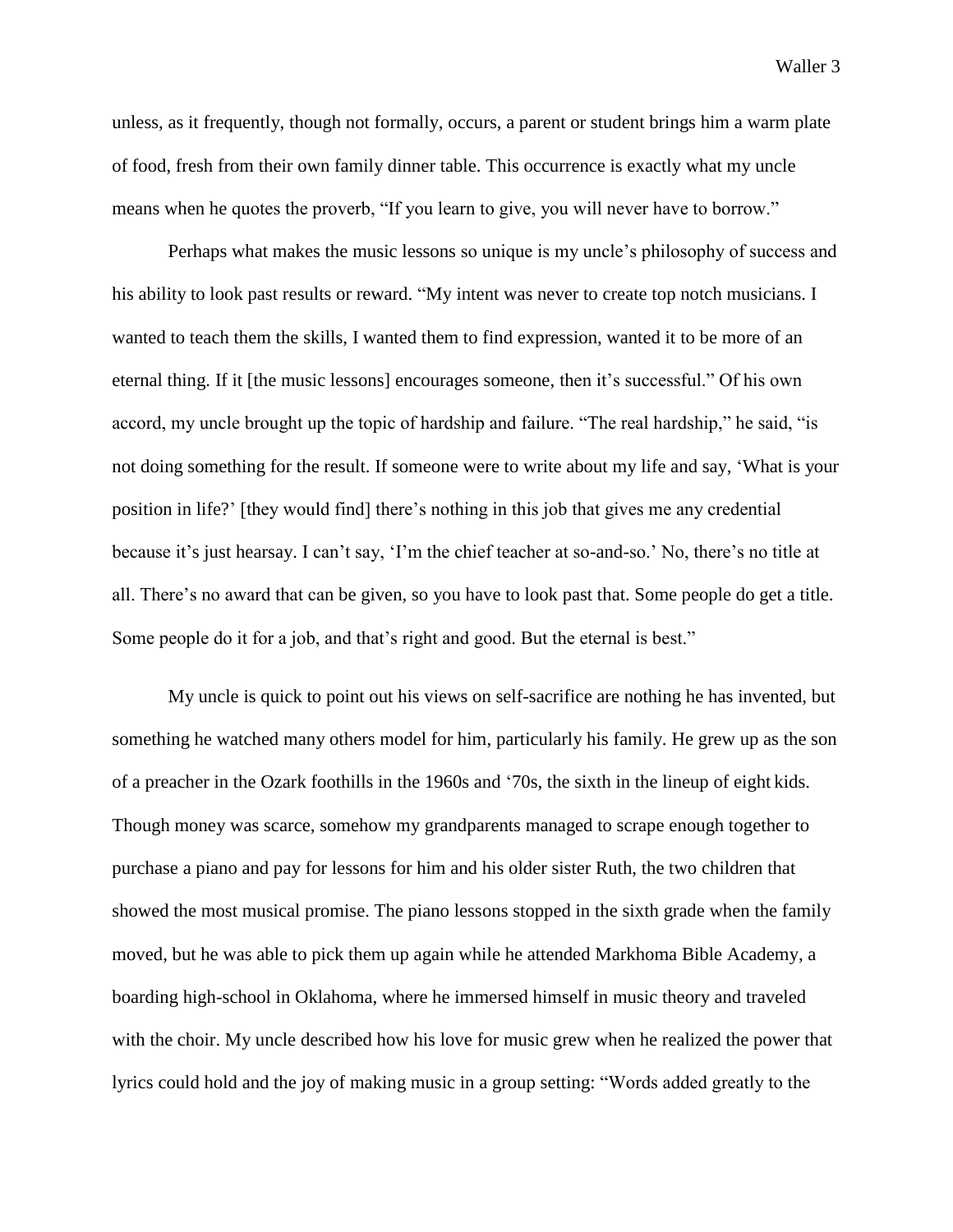Waller 4

meaning of music and could not only express an emotion, but a truth; I was burdened to learn [music] so that I could use it in groups, particularly in a camping experience." Though he strongly considered music as a career, he ultimately decided against it. "I saw how musicians were—dead, closed out from the world. I didn't want that lifestyle."

After high school, he worked his way through Moody Bible Institute to earn a Biblical Studies certificate. My uncle explains how his sacrificial lifestyle today was inspired by the anonymous financial assistance he received during his college years. "Often, I would go to my mailbox; I would be at my desperate end, thinking, 'I either pay this bill or leave school.' Lord knows I tried to work. We're all lazy, but I tried my best. I'd just go to my box, and there it'd be. \$100. No one ever said anything. I never knew."

Upon graduating from Moody, my uncle retuned to Arkansas, where he earned a degree in education from UCA. His first job out of school he taught shop classes at North Little Rock High School, a 3-year stint that allowed him to establish relationships with students he still maintains contact with to this day. He describes his philosophy that informs his lifestyle: "Use something that you know, that you are fairly good at, and you may never be the best—there's always going to be someone better. Make it where your life can offer something to somebody. The idea is that everyone has to figure out how they can be useful."

I've watched my uncle hammer out sacrifice year after year, in a small, quite literally handmade church set off the beaten path in Sherwood. His hands in a leathered-state well beyond calloused, he offers them up. When it's not music, it's mechanics. When asked how many students he's taught throughout years, he simply says, "It's hard to say, probably a couple hundred." Yet, anyone who knows him knows what a low estimate this is, for his efforts in music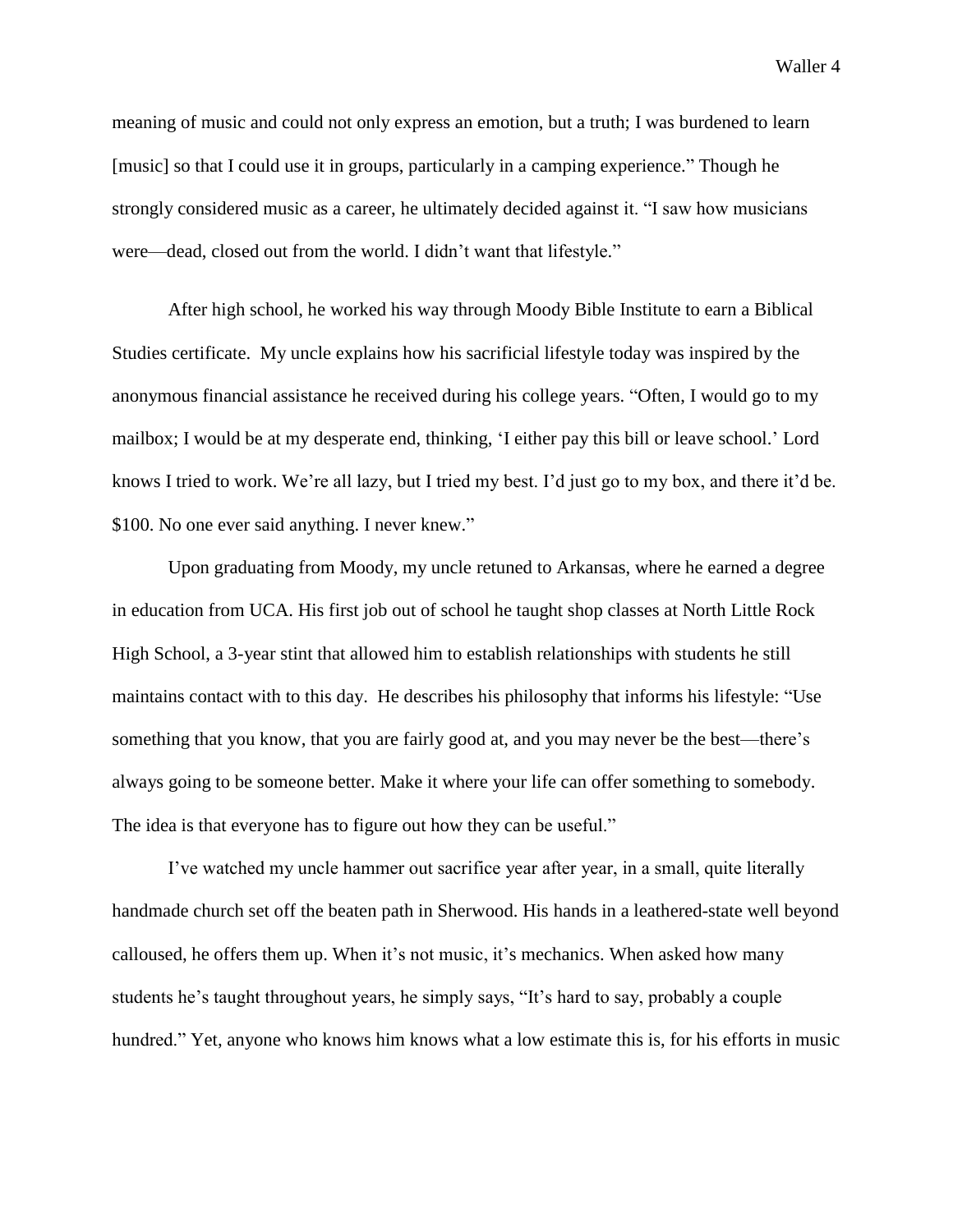Waller 5

alone now reach into the second and third generations of teachers who give away lessons. Thousands is probably more like it.

His students are a diverse bunch, young and old, rich and poor, privileged and without. The recital, always in June or December, reveals all—the soaring heights of the good (those who have put in the practice time) the panic-stricken struggle of the bad (those who are bitten with anxiety), and the defeated crash of the ugly (those who failed to meet the minimum practicing requirements). One student, Niki, has gone on to receive praise as a contestant on *American Idol*; others, a clan of four folksy young sisters incorporated as REAL entertainment, are well known in the River Market, Branson, Missouri, and on YouTube. Another one of his former students, my cousin Jody, who began piano at age 12, lived in Mexico last year, where she taught music theory classes in Spanish and took on seven students for private lessons.

"Hello?" He answers his phone. "Tire split? Where are you? OK, I'll be there." One hour into our interview, my uncle receives a panicked call from one of his former music students whose car has broken down. Ironically, this was only minutes after my uncle had described his main interest in mechanics was to be able to give away the service to people in need. But he was honest, "This isn't exactly what I had in mind for a Sunday afternoon, but here I go."

Before he dashed out, he offered a concession: "It's an odd way to live, and I'm sure there are flaws all over it. But it's the way I've chosen, and so far it's worked. Being single, that's the blessing. If I were married, my wife would say, 'You gotta charge for that, so we can eat tonight.' I understand that. But I've been put in the perfect situation. Lord knows that I have enough to eat; I need to stop!" A wry laugh, then he looked at me again, serious this time. I notice the wrinkles forming around his eyes and forehead, his solid forearms with paint speckles